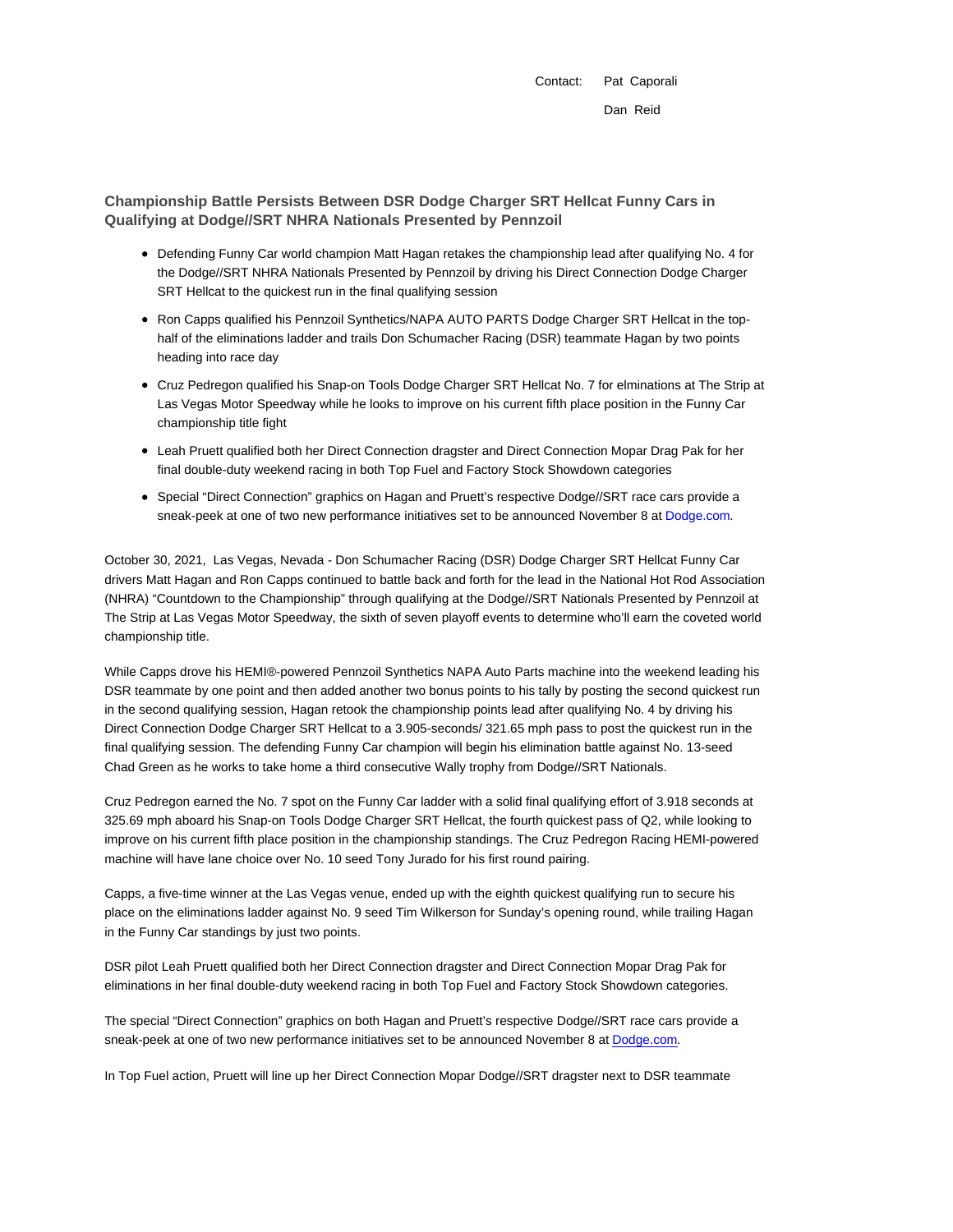Antron Brown for the opening round of eliminations after qualifying ninth with her final run of 3.769 seconds at 314.61 mph.

The final Constant Aviation Factory Stock Showdown (FSS) event of the season will have Pruett launch her 2021 Direct Connection Dodge Challenger Mopar Drag Pak from the No. 4 position against No. 13-seed Ryan Priddy on the strength of her final qualifying run at 7.963 seconds/173.21 mph. After four years of competing in both categories, Sunday's Dodge//SRT NHRA Nationals will be the 2018 Factory Stock Showdown champion's last opportunity to attempt to double-up on trophy hardware aboard DSR Dodge race cars.

Pruett's FSS teammate Mark Pawuk qualified his DSR-prepared 2021 Empaco Equipment Mopar Drag Pak No. 5 with a 7.970-second run at 174.39 mph in the second session to start his race day against No. 12 John Cerbone.

David Davies II had his best run of 8.039 seconds at 172.47 mph in Q2 as well to put his 2021 D H Davies Racing Mopar Drag Pak in the No. 14 spot on the FSS eliminations ladder and pair him up with No. 3 qualifier Jason Dietsch for the opening round of the Dodge//SRT NHRA Nationals.

Television coverage of Top Fuel and Funny Car eliminations at The Strip at Las Vegas Motor Speedway, the sixth of seven "Countdown to the Championship" playoff events, including LIVE coverage of the final round of the Dodge//SRT Nationals Presented by Pennzoil, will air on FS1 on Sunday, Oct. 31, 5-8 p.m. (ET.)

## **ADDITIONAL NOTES and QUOTES**

## **FUNNY CAR:**

**Matt Hagan, DSR Direct Connection Dodge Charger SRT Hellcat Redeye (No. 4 Qualifier – 3.905 seconds at 321.65 mph) Qualifying 1:** 3.931 seconds at 322.34 mph **Qualifying 2:** 4.897 seconds at 160.10 mph **Qualifying 3:** 3.905 seconds at 321.65 mph (3 bonus points for quickest run of Q3)

"Finished strong in qualifying with running low of Q3 and retaking the points lead. This Direct Connection Dodge is running great and we have a good opportunity to go some rounds tomorrow, and hopefully, put some more points between us and the rest of the field and pull down another trophy for DSR. This track is always good to us, We've been to the final the last four years in a row. I'm excited to be out here. The fans have been out in full force all weekend, and I'm glad we were able to put on a great show for them. Made a good run today and a good run yesterday, and we'll get ready for race day and see what we can do."

## **Ron Capps, DSR Pennzoil Synthetics NAPA Auto Parts Dodge Charger SRT Hellcat**

**(No. 8 Qualifier –** 3.926 seconds at 324.51 mph**) Qualifying 1:** 3.973 seconds at 304.60 mph **Qualifying 2:** 3.926 seconds at 324.51 mph (2 bonus points for second quickest run) **Qualifying 3:** 5.957 seconds at 125.10 mph (hazed the tires)

"That last session surely mixed things up. You never want to race a Tim Wilkerson and early is really tough. We were going up there to try and improve and go after that No. 1 spot and you can't be upset about that. That's what I love about Guido (Dean Antonelli) and (John) Medlen and this Pennzoil Synthetics NAPA AutoCare team. We were going to try and take those three points. It is what it is and everybody in that field has a chance of winning tomorrow. We'll do the same thing we've really done all season long and that's just race with that NAPA Know How. It will be warmer racing during the day and it will be interesting. It should be a fun day. This is exciting with the Pennzoil blue chrome car for the last time this season."

# **Cruz Pedregon, Cruz Pedregon Racing Snap-on® Tools Dodge Charger SRT Hellcat**

**(No. 7 Qualifier –**3.918 seconds at 325.69 mph**) Qualifying 1:** 8.401 seconds at 87.07 mph **Qualifying 2:** 3.959 seconds at 321.65 mph **Qualifying 3:** 3.918 seconds at 325.69 mph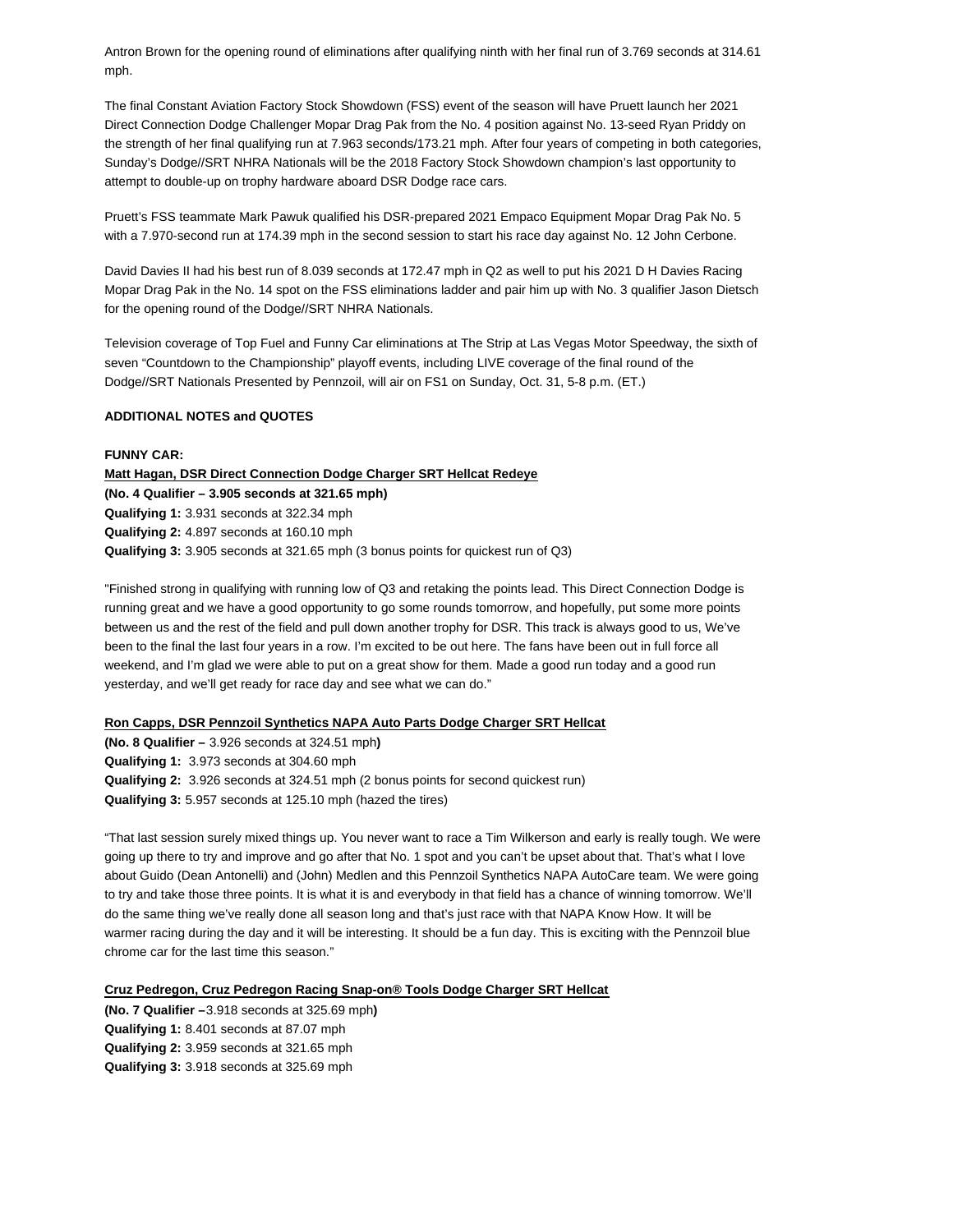"We stumbled right off the trailer when we dropped a cylinder right out of the blocks. (Crew Chief) John Collins and the Snap-on Tools team did a good job of making some good adjustments in the heat of the day and we went 3.95 seconds, which was fourth in that session.

Then we came back and improved with a 3.91 second run at 325 mph, so a lot of the good progress was made. It was cooler and a really good conditions, but we'll take it. That's a good spot, and we'll just continue to take one round at a time and keep chipping away at it and see how we come out."

### **TOP FUEL:**

**Leah Pruett, DSR Direct Connection Mopar Dodge//SRT Dragster** 

**(No. 9 Qualifier – 3.769 seconds at 314.61 mph) Qualifying 1:** 3.843 seconds at 310.55 mph **Qualifying 2:** 4.050 seconds at 228.34 mph

**Qualifying 3:** 3.769 seconds at 314.61 mph

"In Top Fuel we are connected to our DSR teammate, Antron Brown, and that will be a fierce match-up. We had a couple issues of our own and we had our strongest pass in our final qualifying attempt with that 3.76. We have eight cylinders in that HEMI engine and each round it's picked one it's not happy with. Tomorrow is part two. We're through qualifying and now we have race day. Just like the two parts to Direct Connection to our November 8 announcement. We're focused on scaring everyone with the potential this team has. You don't win very often on Halloween, so I'd really like to take this one home. This is one of my hometown races and we're ready to go some rounds."

#### **FACTORY STOCK SHOOTOUT:**

### **Leah Pruett, 2021 Direct Connection Dodge Challenger Mopar Drag Pak**

**(No. 4 Qualifier – 7.963 seconds at 173.21 mph) Qualifying 1:** 8.026 seconds at 168.53 mph **Qualifying 2:** 9.531 seconds at 165.84 mph **Qualifying 3:** 7.963 seconds at 173.21 mph

"It's been a treacherous, spooky weekend in the Factory Stock Showdown in our Direct Connection Mopar Drag Pak. We had another phantom cylinder bit us yesterday on Q1 and we put up a smoke show on Q2 with minimal problems. We had a transmission issue that was minor, but it caused quite a bit of smoke. We are picking away at this Drag Pak tune-up and then, boom, our 7.96 in Q3 lands us in the No. 3 spot and all our tricks are right so we can get the treats tomorrow with an early win light with E1 at 8:30 Sunday morning."

# **Mark Pawuk, Empaco Equipment Mopar Drag Pak**

**(No. 5 Qualifier – 7.970 seconds at 174.39 mph) Qualifying 1:** 8.028 seconds at 173.23 mph **Qualifying 2:** 7.970 seconds at 174.39 mph **Qualifying 3:** 8.010 seconds at 176.40 mph

"We made some nice progress in the last couple races. We ran really good this morning on the Q2 hit. I think we didn't realize how good the track was for Q3, but we made consistent runs all weekend and the last few races. I'm very pleased with the performance of the car. We've got it figured out. I'm looking forward to a great day for the Empaco Equipment Dodge Challenger for DSR. We'll see what happens, but the Cowboy has to do his job."

#### **David Davies, D H Davies Racing Dodge Challenger Mopar Drag Pak**

**(No. 14 Qualifier – 8.039 seconds at 172.47 mph) Qualifying 1:** No Time (Foul) **Qualifying 2:** 8.039 seconds at 172.47 mph **Qualifying 3:** 8.071 seconds at 173.18 mph

"I feel good about tomorrow. We overcame a little driver/technical malfunction early and made a couple of clean qualifying passes. We didn't quite have the horsepower we needed to pull through, but now that we've got some data, we're going to put the screws to it at the last event of the season, and we're looking to go some rounds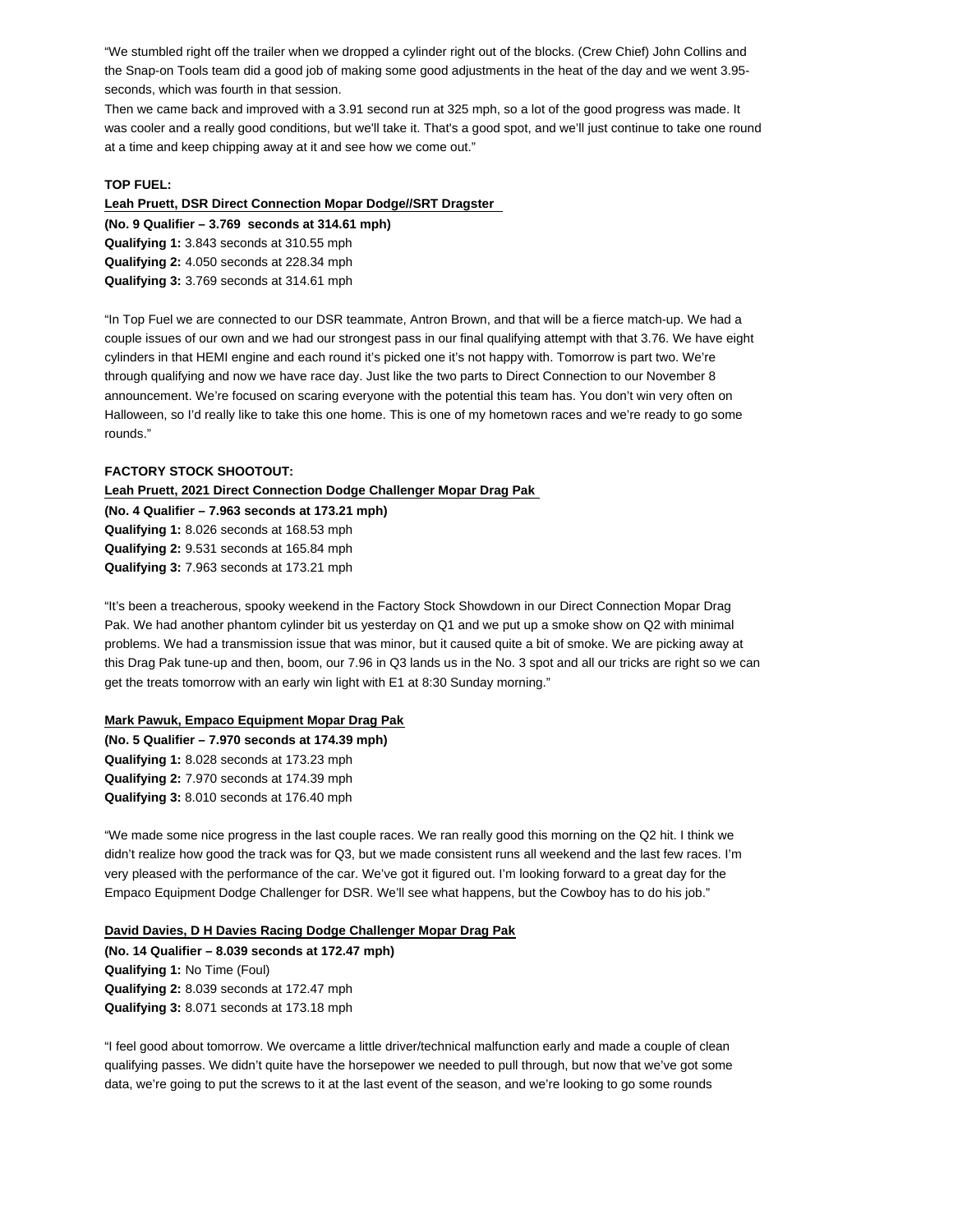tomorrow. We've got the car and the team to do it, and the team once again proved why they're the best at what they do when they hustled to get Leah (Pruett's) and my Drag Paks turned around quickly with engine swaps on both cars."

## **NHRA Championship Points Standings:**

Following qualifying at the Dodge//SRT NHRA Nationals at The Strip at Las Vegas Motor Speedway

## **FUNNY CAR (season wins in parentheses)**

**1. Matt Hagan (Dodge Charger SRT Hellcat) – 2,527 (3/1-Tommy Johnson Jr.)**

- **2. Ron Capps (Dodge Charger SRT Hellcat) 2,525 (2)**
- 3. J.R. Todd 2,447 (1)
- 4. John Force 2,430 (3)
- **5. Cruz Pedregon (Dodge Charger SRT Hellcat) 2,422 (1)**
- 6. Bob Tasca III 2,377 (2)
- 7. Robert Hight 2,372 (2)
- 8. Alexis DeJoria 2,360 (1)
- 9. Tim Wilkerson– 2,282 (1)
- 10. Blake Alexander– 2,184

## **TOP FUEL (season wins in parentheses)**

1. Steve Torrance – 2,614 (9) 2. Brittany Force – 2,549 (1) 3. Justin Ashley – 2,466 (2) 4. Mike Salinas – 2,462 (1) 5. Billy Torrence – 2,391 (2) **6. Leah Pruett (Mopar Dodge//SRT) – 2,323 (1)** 7. Clay Millican – 2,302 8. Antron Brown – 2,285 (1) 9. Shawn Langdon – 2,260 10. Doug Kalitta – 2,211

## **DodgeGarage: Digital Hub for Drag Racing News**

Fans can follow all the NHRA action this season at DodgeGarage, the one-stop portal for Dodge//SRT and Mopar drag-racing news. The site includes daily updates and access to an online racing HQ, news, events, galleries, available downloads and merchandise. For more information, visit www.dodgegarage.com.

## **@DodgeMoparMotorsports on Instagram**

The @DodgeMoparMotorsports Instagram channel continues to share content capturing Dodge//SRT Mopar drivers on the track. Fans can see action from the NHRA Camping World Drag Racing Series and NHRA Sportsman grassroots racers, competing in classes such as Factory Stock Showdown, Stock and Super Stock, as well as additional motorsports series.

## **Mopar**

Mopar (a simple contraction of the words MOtor and PARts) offers exceptional service, parts and customer care. Born in 1937 as the name of a line of antifreeze products, the Mopar brand has evolved over more than 80 years to represent both complete vehicle care and authentic performance for owners and enthusiasts worldwide.

Mopar made its mark in the 1960s during the muscle-car era with performance parts to enhance speed and handling for both on-road and racing use. Later, the brand expanded to include technical service and customer support. Today, Mopar integrates service, parts and customer-care operations in order to enhance customer and dealer support worldwide.

Mopar is part of the portfolio of brands offered by leading global automaker and mobility provider Stellantis. For more information regarding Stellantis (NYSE: STLA), please visit www.stellantis.com.